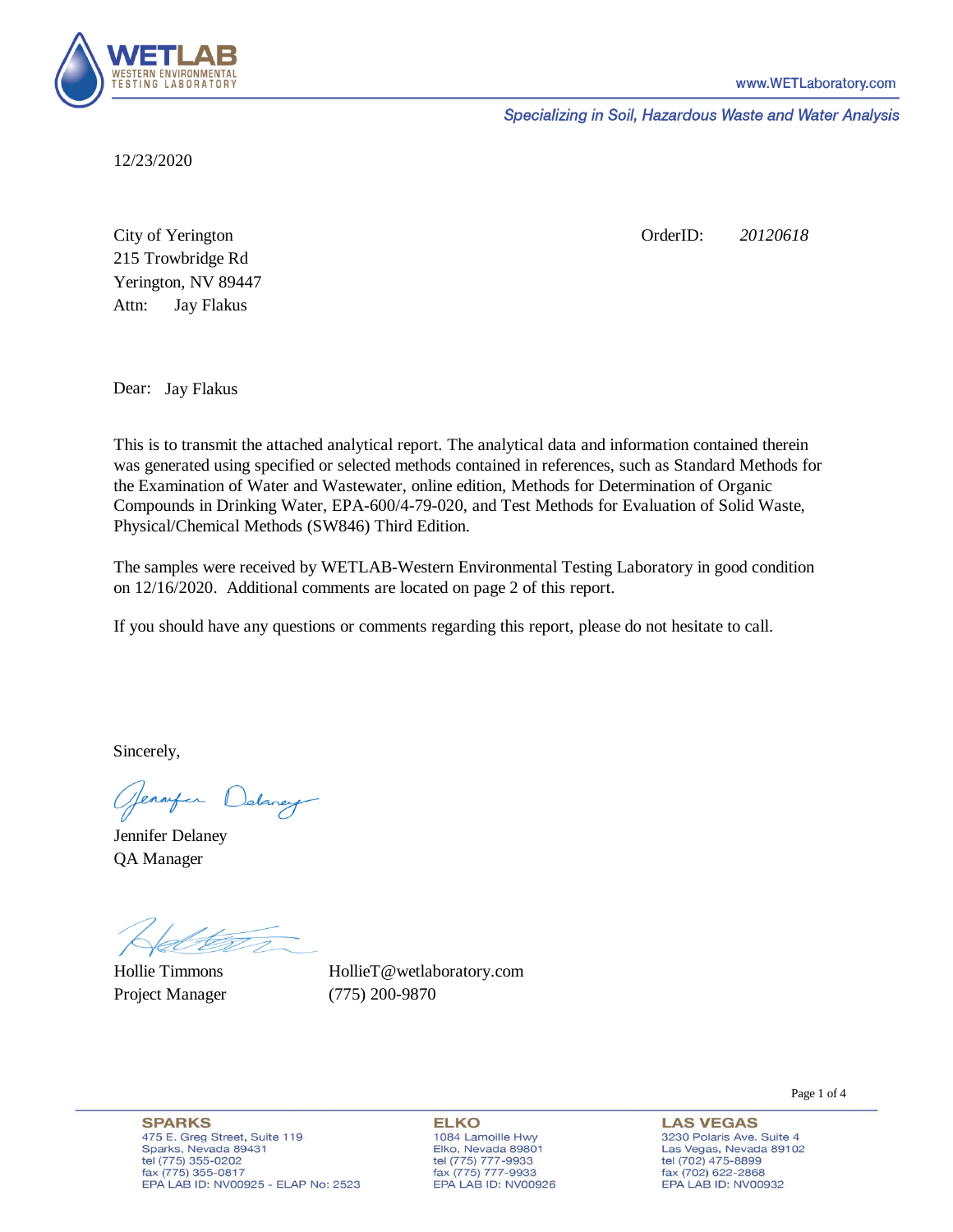### **Western Environmental Testing Laboratory Report Comments**

*City of Yerington - 20120618* 

### **Specific Report Comments**

None

#### **Report Legend**

| B         | --                       | Blank contamination; Analyte detected above the method reporting limit in an associated blank                                                                                                                             |
|-----------|--------------------------|---------------------------------------------------------------------------------------------------------------------------------------------------------------------------------------------------------------------------|
| D         | ۰.                       | Due to the sample matrix dilution was required in order to properly detect and report the analyte. The reporting limit has been<br>adjusted accordingly.                                                                  |
| <b>HT</b> | $\overline{\phantom{a}}$ | Sample analyzed beyond the accepted holding time                                                                                                                                                                          |
| J         | $\overline{\phantom{a}}$ | The reported value is between the laboratory method detection limit and the laboratory practical quantitation limit. The reported<br>result should be considered an estimate.                                             |
| K         | -−                       | The TPH Diesel Concentration reported here likely includes some heavier TPH Oil hydrocarbons reported in the TPH Diesel<br>range as per EPA 8015.                                                                         |
| L         | $\sim$                   | The TPH Oil Concentration reported here likely includes some lighter TPH Diesel hydrocarbons reported in the TPH Oil range<br>as per EPA 8015.                                                                            |
| M         | $\overline{\phantom{a}}$ | The matrix spike/matrix spike duplicate (MS/MSD) values for the analysis of this parameter were outside acceptance criteria due<br>to probable matrix interference. The reported result should be considered an estimate. |
| N         | ۰.                       | There was insufficient sample available to perform a spike and/or duplicate on this analytical batch.                                                                                                                     |
| NC        | --                       | Not calculated due to matrix interference                                                                                                                                                                                 |
| QD        | --                       | The sample duplicate or matrix spike duplicate analysis demonstrated sample imprecision. The reported result should be<br>considered an estimate.                                                                         |
| QL        | $\overline{\phantom{a}}$ | The result for the laboratory control sample (LCS) was outside WETLAB acceptance criteria and reanalysis was not possible.<br>The reported data should be considered an estimate.                                         |
| S         | $\overline{\phantom{a}}$ | Surrogate recovery was outside of laboratory acceptance limits due to matrix interference. The associated blank and LCS<br>surrogate recovery was within acceptance limits                                                |
| <b>SC</b> | $\overline{\phantom{a}}$ | Spike recovery not calculated. Sample concentration $>4X$ the spike amount; therefore, the spike could not be adequately<br>recovered                                                                                     |
| U         | ۰.                       | The analyte was analyzed for, but was not detected above the level of the reported sample reporting/quantitation limit. The<br>reported result should be considered an estimate.                                          |

#### **General Lab Comments**

Per method recommendation (section 4.4), Samples analyzed by methods EPA 300.0 and EPA 300.1 have been filtered prior to analysis.

The following is an interpretation of the results from EPA method 9223B:

A result of zero (0) indicates absence for both coliform and Escherichia coli meaning the water meets the microbiological requirements of the U.S. EPA Safe Drinking Water Act (SDWA). A result of one (1) for either test indicates presence and the water does not meet the SDWA requirements. Waters with positive tests should be disinfected by a certified water treatment operator and retested.

Per federal regulation the holding time for the following parameters in aqueous/water samples is 15 minutes: Residual Chlorine, pH, Dissolved Oxygen, Sulfite.

**ELKO** 1084 Lamoille Hwy<br>Elko, Nevada 89801 tel (775) 777-9933<br>fax (775) 777-9933 EPA LAB ID: NV00926 Page 2 of 4

**LAS VEGAS** 3230 Polaris Ave. Suite 4 Las Vegas, Nevada 89102 tel (702) 475-8899<br>fax (702) 622-2868 EPA LAB ID: NV00932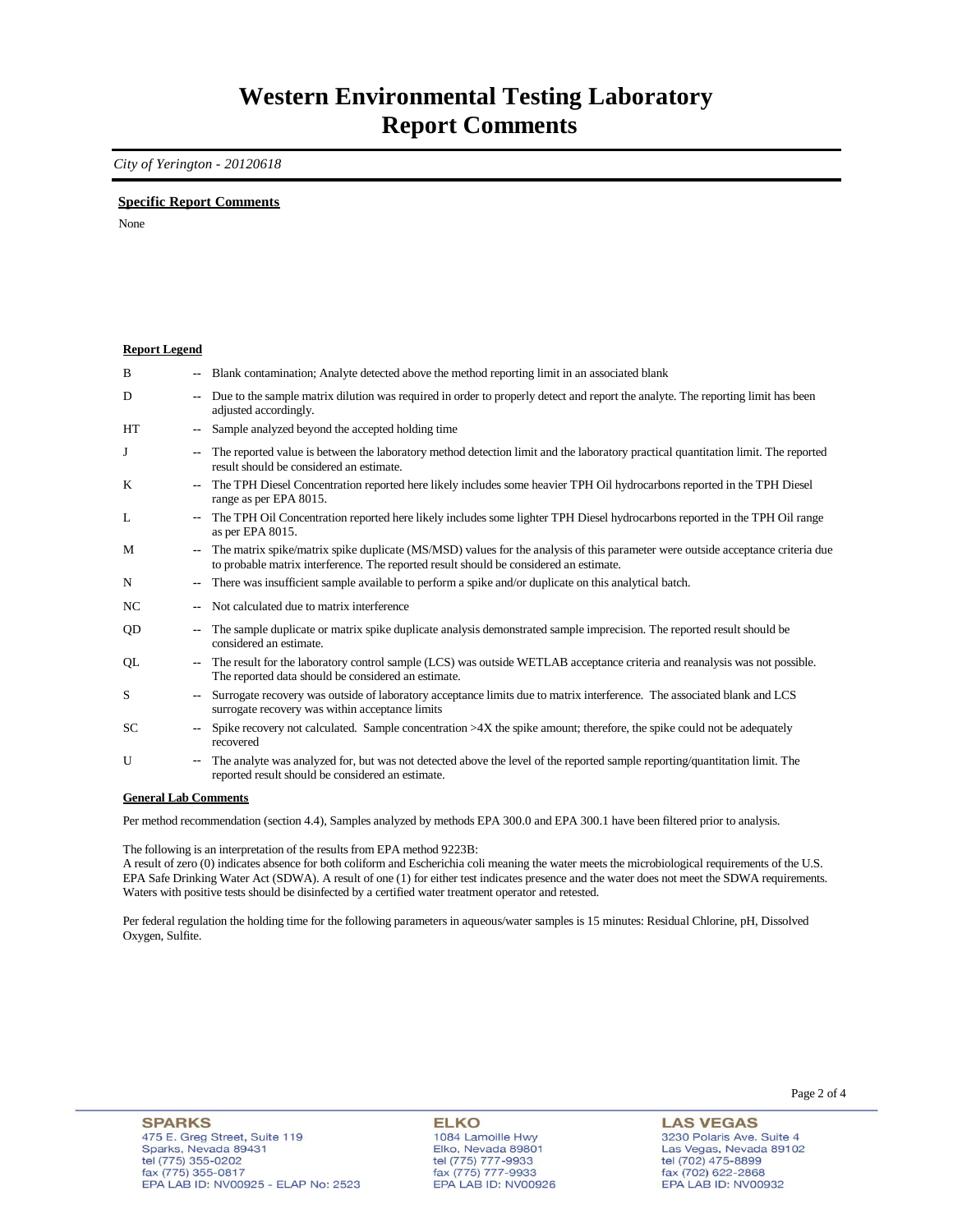## **Western Environmental Testing Laboratory Analytical Report**

**City of Yerington**

**215 Trowbridge Rd**

**Yerington, NV 89447**

**Attn:** Jay Flakus

**Phone:** (775) 302-1155 **Fax:** NoFax

**PO\Project:** *NV0000255/City Of Yerington/OPEN/LY-0255-C*

| <b>Customer Sample ID:</b>      | 422 Silver Star Ct. |                                 |              |             |    | <b>Collect Date/Time:</b>             | 12/16/2020 09:25 |           |         |
|---------------------------------|---------------------|---------------------------------|--------------|-------------|----|---------------------------------------|------------------|-----------|---------|
| <b>WETLAB Sample ID:</b>        | 20120618-001        | <b>Field Residual Chlorine:</b> |              | $0.41$ mg/L |    | <b>Receive Date:</b> 12/16/2020 12:43 |                  |           |         |
| Analyte                         | <b>Method</b>       | <b>Results</b>                  | <b>Units</b> | DF          | RL | <b>Analyzed</b>                       | <b>DW MCL</b>    | Pass/Fail | LabID   |
| <b>Microbiological Analyses</b> |                     |                                 |              |             |    |                                       |                  |           |         |
| <b>Total Coliform</b>           | SM 9223B (IDEXX 0   |                                 | $/100$ mL    | 1           |    | 12/16/2020                            | $0/100$ mL       | Pass      | NV00925 |
| Escherichia Coli                | SM 9223B (IDEXX 0   |                                 | $/100$ mL    | 1           |    | 12/16/2020                            | $0/100$ mL       | Pass      | NV00925 |
| <b>Customer Sample ID:</b>      | 102 S. Main St.     |                                 |              |             |    | Collect Date/Time: 12/16/2020 09:35   |                  |           |         |
| <b>WETLAB Sample ID:</b>        | 20120618-002        | <b>Field Residual Chlorine:</b> |              | $0.33$ mg/L |    | <b>Receive Date:</b> 12/16/2020 12:43 |                  |           |         |
| Analyte                         | <b>Method</b>       | <b>Results</b>                  | <b>Units</b> | DF          | RL | <b>Analyzed</b>                       | <b>DW MCL</b>    | Pass/Fail | LabID   |
| <b>Microbiological Analyses</b> |                     |                                 |              |             |    |                                       |                  |           |         |
| <b>Total Coliform</b>           | SM 9223B (IDEXX 0   |                                 | $/100$ mL    | -1          |    | 12/16/2020                            | $0/100$ mL       | Pass      | NV00925 |
| Escherichia Coli                | SM 9223B (IDEXX 0   |                                 | $/100$ mL    | 1           |    | 12/16/2020                            | $0/100$ mL       | Pass      | NV00925 |
| <b>Customer Sample ID:</b>      | 35 Whiteface Ln.    |                                 |              |             |    | <b>Collect Date/Time:</b>             | 12/16/2020 10:10 |           |         |
| <b>WETLAB Sample ID:</b>        | 20120618-003        | <b>Field Residual Chlorine:</b> |              | $0.31$ mg/L |    | <b>Receive Date:</b> 12/16/2020 12:43 |                  |           |         |
| Analyte                         | <b>Method</b>       | <b>Results</b>                  | <b>Units</b> | DF          | RL | <b>Analyzed</b>                       | <b>DW MCL</b>    | Pass/Fail | LabID   |
| <b>Microbiological Analyses</b> |                     |                                 |              |             |    |                                       |                  |           |         |
| <b>Total Coliform</b>           | SM 9223B (IDEXX 0   |                                 | $/100$ mL.   | 1           |    | 12/16/2020                            | $0/100$ mL       | Pass      | NV00925 |
| Escherichia Coli                | SM 9223B (IDEXX 0   |                                 | $/100$ mL    | 1           |    | 12/16/2020                            | $0/100$ mL       | Pass      | NV00925 |

*DF=Dilution Factor, RL = Reporting Limit (minimum 3X the MDL), ND = Not Detected <RL or <MDL (if listed)* Page 3 of 4

**ELKO** 1084 Lamoille Hwy Elko, Nevada 89801<br>tel (775) 777-9933<br>fax (775) 777-9933 EPA LAB ID: NV00926 **LAS VEGAS** 3230 Polaris Ave. Suite 4 Las Vegas, Nevada 89102 tel (702) 475-8899<br>fax (702) 622-2868 EPA LAB ID: NV00932

**Date Printed:** 12/23/2020 **OrderID:** *20120618*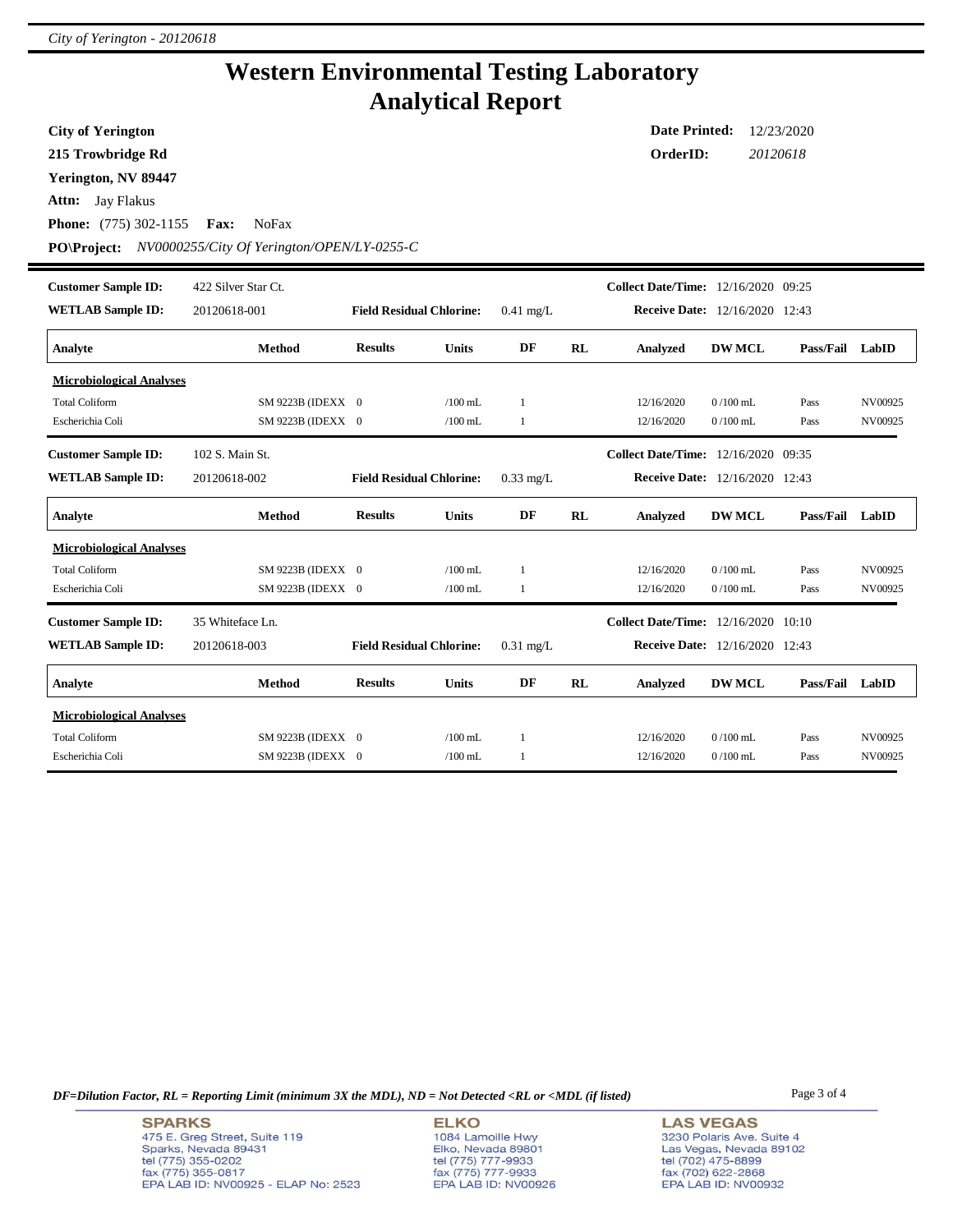# **Western Environmental Testing Laboratory QC Report**

| <b>OCBatchID</b> | <b>OCType</b> | <b>Parameter</b>      | Method                 | <b>Result</b> | Actual | $%$ Rec | <b>Units</b>    |
|------------------|---------------|-----------------------|------------------------|---------------|--------|---------|-----------------|
| QC20120709       | Blank 1       | <b>Total Coliform</b> | <b>SM 9223B (IDEX)</b> |               |        |         | $/100$ mL       |
|                  |               | Escherichia Coli      | <b>SM 9223B (IDEX)</b> |               |        |         | $\sqrt{100}$ mL |

*DF=Dilution Factor, RL = Reporting Limit (minimum 3X the MDL), ND = Not Detected <RL or <MDL (if listed)* Page 4 of 4

**SPARKS** 475 E. Greg Street, Suite 119 Sparks, Nevada 89431<br>tel (775) 355-0202<br>fax (775) 355-0817 EPA LAB ID: NV00925 - ELAP No: 2523

**ELKO** 1084 Lamoille Hwy Elko, Nevada 89801<br>tel (775) 777-9933<br>fax (775) 777-9933 EPA LAB ID: NV00926

**LAS VEGAS** 3230 Polaris Ave. Suite 4 Las Vegas, Nevada 89102<br>tel (702) 475-8899<br>fax (702) 622-2868<br>EPA LAB ID: NV00932